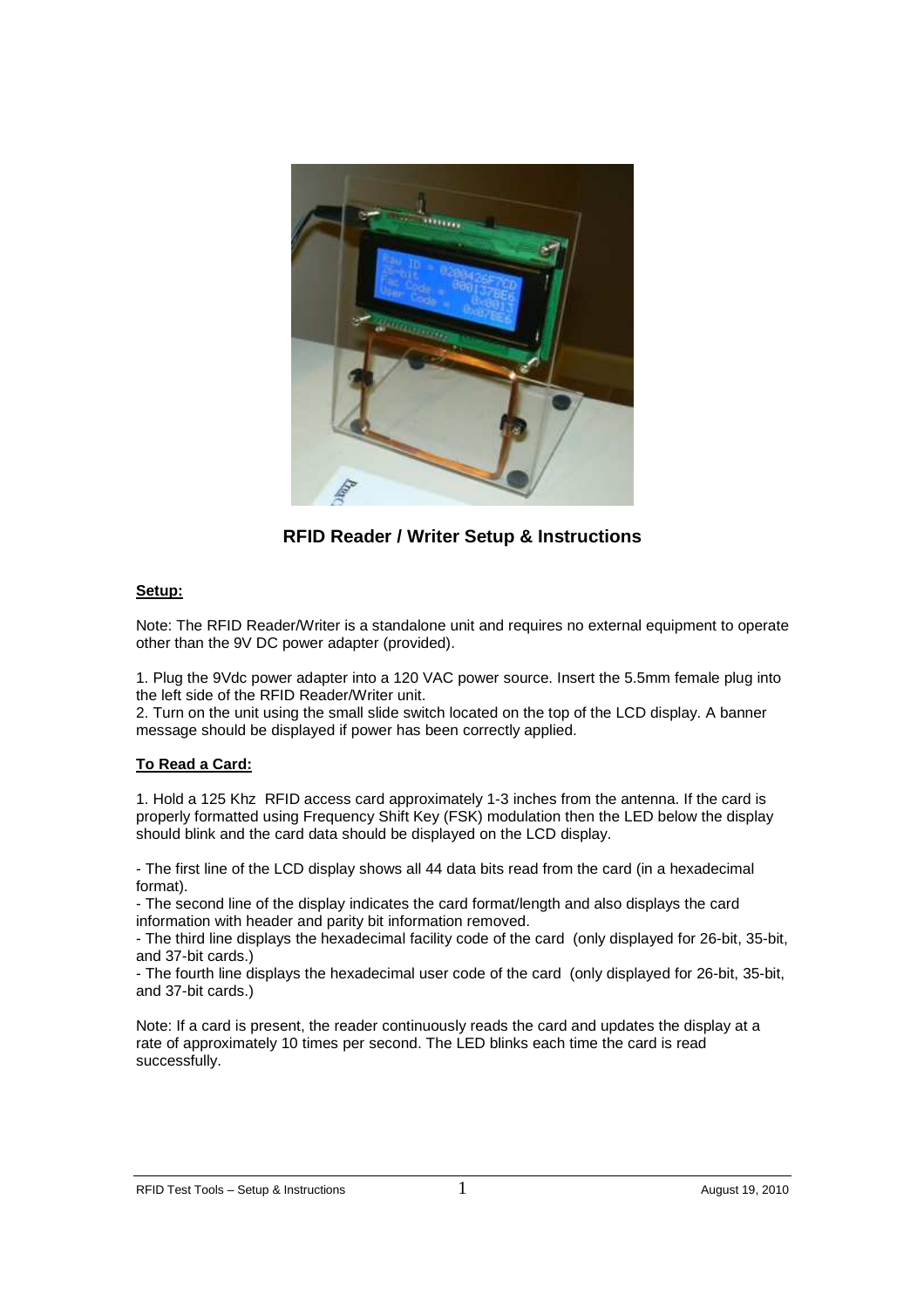### **To Write a Card:**

Note: The information written to a card is always whatever is currently being displayed on the LCD. As a result, a card being duplicated should always be read prior to writing a blank card or unknown data could accidently be programmed into the blank card.

1. Verify the the data shown on the display is what is desired to be written into the T5567 read/write card.

2. Depress the pushbutton on the top of the display and "hold" it in the down position while performing step 3 below.

3. Bring a T5567 card near the RFID antenna.

4. Release the pushbutton to initiate the programming sequence. The LED will flash to indicate that the card programming sequence has completed.

5. Move the card away from the reader antenna.

6. Bring the T5567 card back near the antenna to read the card and verify that the correct card data was written.

Note:

In step 3, It is **very important** that the T5567 card is not placed near the antenna until "after" the button is pressed or else the unit will attempt to read the T5567 card which will wipe out the data that was read from the original card.

Each T5567 card can be written over and over again (a minimum of 100,000 times) .

If there are any questions or concerns, please contact Carl at info@proxclone.com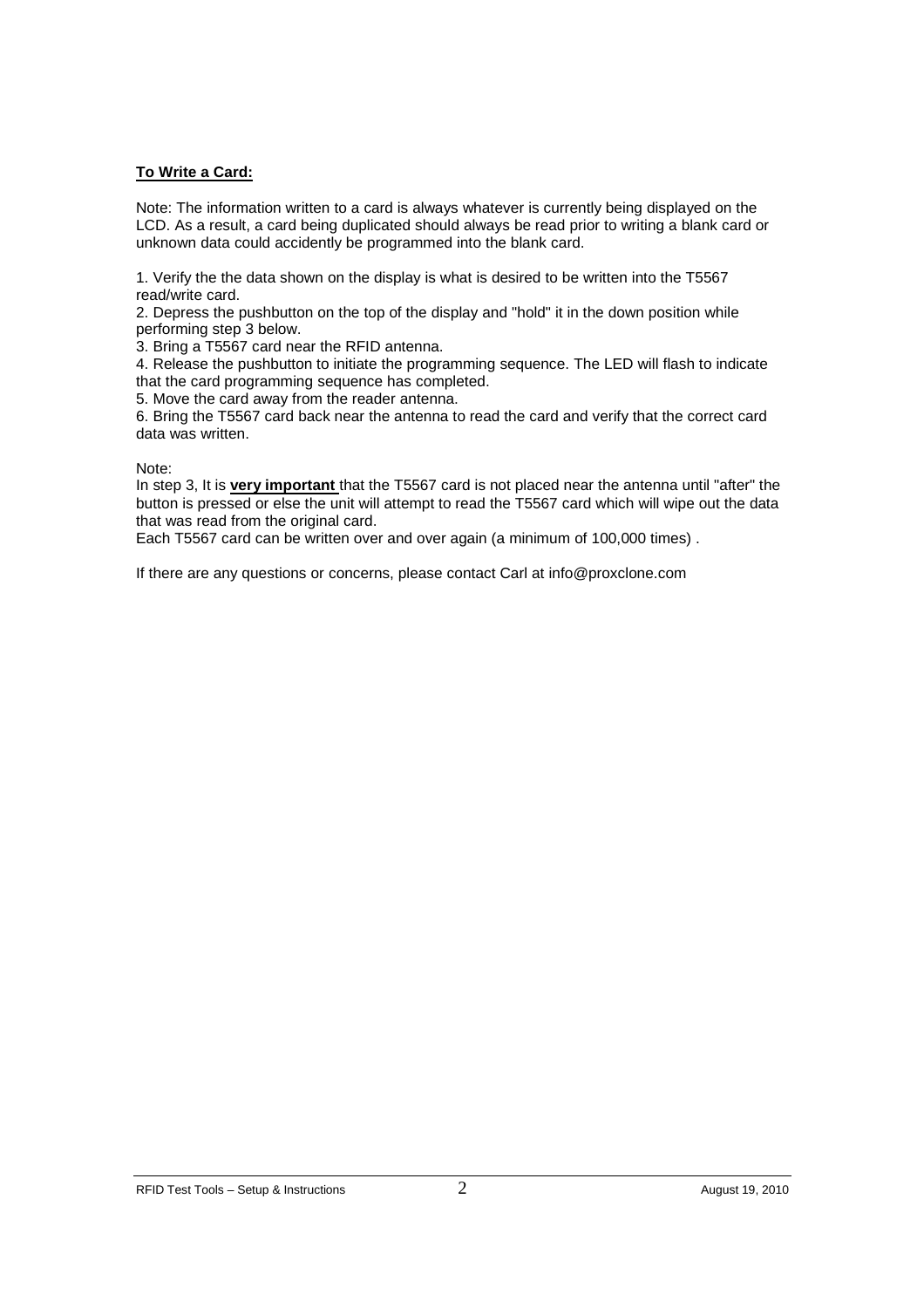

**RFID Keypad Spoofer Setup & Instructions** 

## **Setup:**

Note: The RFID Spoofer is a portable standalone unit and requires no other external equipment to operate.

1. Make sure that a fresh 9V battery has been installed into the 9V battery holder on the unit. 2. Turn on the unit using the small slide switch located on the bottom right hand side of the unit. The green LED located above the switch should blink three times if the unit is operational.

## **Keypad Spoofer Operation:**

The keypad spoofer uses a 3x4 matrix of miniature tactile switches to allow the operator to key in the RFID tag parameters including card format, facility code and card number. All parity bits are automatically calculated and inserted by the microcontroller based on the card format entered. The functions assigned to each of the keys is as shown in the keypad figure on the next page. To minimize the number of keys required the keys each serve two functions. The primary key function is shown in black and the secondary key function is shown in red. A key press preceded by pressing the key labeled "2<sup>nd</sup>" selects a secondary key function while any key press that is NOT preceded by the "2<sup>nd</sup>" key selects a primary function.

Following power-up the operator has the choice of whether to key in the card parameters that the spoofer will use or to simply recall card parameters that were previously saved in EEPROM.

## **Card Parameter Entry Sequence:**

The sequence for entering tag parameters is simply as follows: Facility code + Card Code + Card Format + "Enter"

Using the 26/35/37-bit card format chart shown at the end of this section as a guide, the operator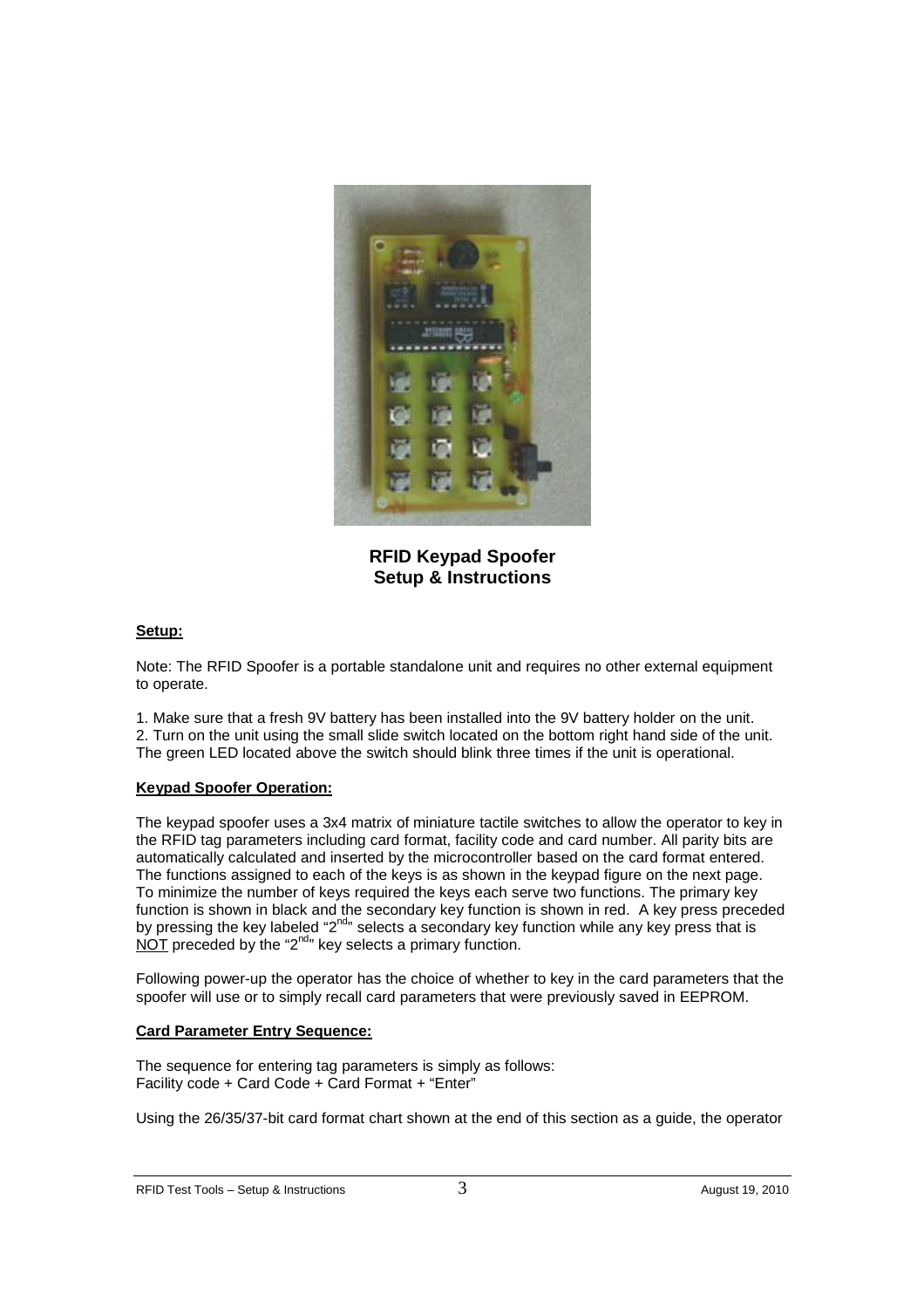can determine the sequence of keys required to enter a specific set of card parameters.



Keypad Arrangement

## 26-bit Data Entry Example:

To enter data for a 26-bit card with a facility code of 26 (0x1A hex) and a card number of 4660 (0x1234 hex) the operator would simply use the keypad sequence shown below:



### 35-bit Data Entry Example:

To enter data for a 35-bit card with a facility code of 3119 (0xC2F hex) and a card number of 720911 (0xB000F hex) the operator would simply use the keypad sequence shown below:



#### **Data Recall Sequence:**

To recall previously saved data the operator simply presses the "Enter" button after powering up the unit. The saved parameters are loaded into the microcontroller and the LED on the unit turns on to signify that the unit is ready to be presented to a card reader.



## **Data Save Sequence:**

To save a set of card parameters the operator simply enters the card parameters followed by the " $2^{nd}$ " + "SAV" keys +"Enter".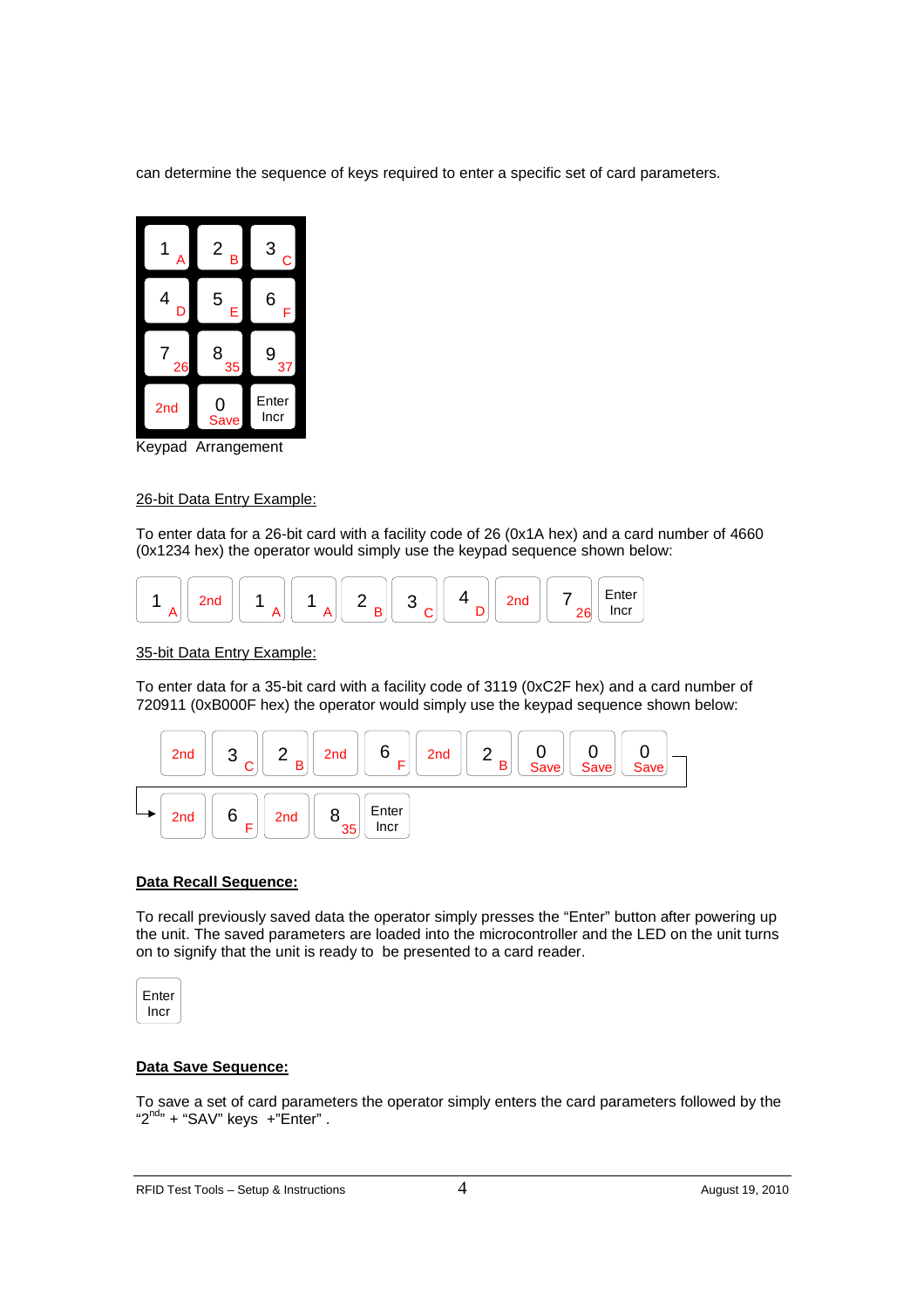#### 26-bit Parameter Save Example.

To save the parameters shown in the 26-bit Data Entry example shown above, the operator would simply invoke the key sequence shown below.



### **Card Number Increment Sequence:**

After card data has been entered (or recalled from memory) the operator has the option to increment the card number simply by pressing the "INCR" key. The card number is incremented by one for each press of the key.

Note: The reader/cloner display can be used to show the incremented data values as the key is pressed. The "INCR" key must be held a minimum of 300 msec to be recognized.

NOTE: To conserve battery life, the spoofer unit should be powered down when not being used. A normal 9V alkaline battery will only provide about 2 to 3 hours of continuous use.

If there are any questions or concerns, please contact Carl at info@proxclone.com